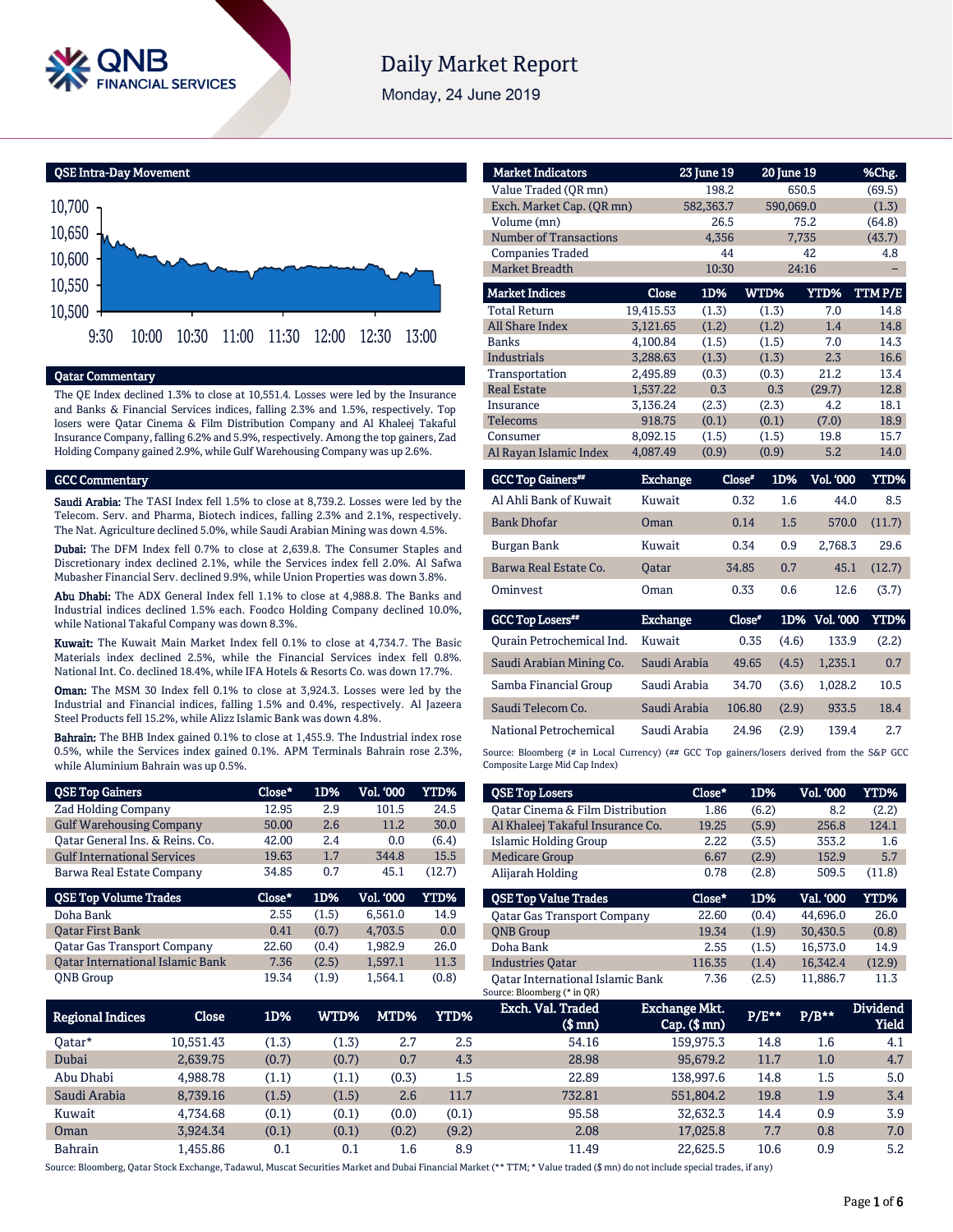## Qatar Market Commentary

- The QE Index declined 1.3% to close at 10,551.4. The Insurance and Banks & Financial Services indices led the losses. The index fell on the back of selling pressure from Qatari shareholders despite buying support from GCC and non-Qatari shareholders.
- Qatar Cinema & Film Distribution Company and Al Khaleej Takaful Insurance Company were the top losers, falling 6.2% and 5.9%, respectively. Among the top gainers, Zad Holding Company gained 2.9%, while Gulf Warehousing Company was up 2.6%.
- Volume of shares traded on Sunday fell by 64.8% to 26.5mn from 75.2mn on Thursday. Further, as compared to the 30-day moving average of 86.8mn, volume for the day was 69.5% lower. Doha Bank and Qatar First Bank were the most active stocks, contributing 24.8% and 17.8% to the total volume, respectively.

| <b>Overall Activity</b>    | Buy %* | Sell %* | Net (QR)          |
|----------------------------|--------|---------|-------------------|
| Oatari Individuals         | 28.05% | 34.54%  | (12,852,744.67)   |
| <b>Oatari Institutions</b> | 29.77% | 39.96%  | (20, 196, 818.06) |
| Oatari                     | 57.82% | 74.50%  | (33,049,562,73)   |
| <b>GCC</b> Individuals     | 2.12%  | 1.00%   | 2.212.402.22      |
| <b>GCC</b> Institutions    | 1.26%  | 1.06%   | 399,719.79        |
| <b>GCC</b>                 | 3.38%  | 2.06%   | 2,612,122.01      |
| Non-Oatari Individuals     | 10.31% | 10.66%  | (697.610.39)      |
| Non-Oatari Institutions    | 28.49% | 12.78%  | 31,135,051.11     |
| Non-Oatari                 | 38.80% | 23.44%  | 30.437.440.72     |

Source: Qatar Stock Exchange (\* as a % of traded value)

#### Earnings Calendar

| <b>Tickers</b> | <b>Company Name</b>                           | Date of reporting 2Q2019 results | No. of days remaining | <b>Status</b> |
|----------------|-----------------------------------------------|----------------------------------|-----------------------|---------------|
| <b>OGTS</b>    | Qatar Gas Transport Company Limited (Nakilat) | 10-Jul-19                        |                       | Due           |
| <b>DHBK</b>    | Doha Bank                                     | $24$ -Jul-19                     | 30                    | Due           |

Source: QSE

#### Stock Split Dates for Listed Qatari Companies

|                      | <b>Company Symbols</b> | <b>Sector</b> |                         |                           |
|----------------------|------------------------|---------------|-------------------------|---------------------------|
| Day / Date           | 1                      | 2             | $\overline{\mathbf{3}}$ |                           |
| Sunday 09/06/2019    | CBQK                   | QFBQ          |                         |                           |
| Monday 10/06/2019    | КСВК                   | DBIS          | QOIS                    | Banking and               |
| Tuesday 11/06/2019   | OIIK                   | NLCS          |                         | <b>Financial Services</b> |
| Wednesday 12/06/2019 | ONBK                   | ABOK          | <b>IHGS</b>             |                           |
| Thursday 13/06/2019  | OIBK                   | DHBK          |                         |                           |
| Sunday 16/06/2019    | MARK                   |               |                         |                           |
| Monday 17/06/2019    | <b>MERS</b>            | <b>MCCS</b>   |                         |                           |
| Tuesday 18/06/2019   | WDAM                   | ZHCD          | <b>OGMD</b>             | Consumer Goods &          |
| Wednesday 19/06/2019 | OFLS                   | MCGS          |                         | Services                  |
| Thursday 20/06/2019  | <b>SIIS</b>            | <b>OCFS</b>   |                         |                           |
| Sunday 23/06/2019    | MPHC                   | IGRD          |                         |                           |
| Monday 24/06/2019    | QIGD                   | AHCS          | QNCD                    | Industrial                |
| Tuesday 25/06/2019   | IQCD                   | QIMD          |                         |                           |
| Wednesday 26/06/2019 | OEWS                   | GISS          |                         |                           |
| Thursday 27/06/2019  | <b>OISI</b>            | <b>OATI</b>   |                         | Insurance                 |
| Sunday 30/06/2019    | DOHI                   | QGRI          | AKHI                    |                           |
| Monday 01/07/2019    | <b>BRES</b>            | <b>ERES</b>   |                         | Real Estate               |
| Tuesday 02/07/2019   | UDCD                   | MRDS          |                         |                           |
| Wednesday 03/07/2019 | VFOS                   | <b>ORDS</b>   |                         | Telecoms                  |
| Thursday 04/07/2019  | OGTS                   | GWCS          | ONNS                    | Transport/Logistics       |
| Sunday 07/07/2019    | <b>OETF</b>            | <b>OATR</b>   | <b>OAMC</b>             | ETFs and QAMCO            |

Source: QSE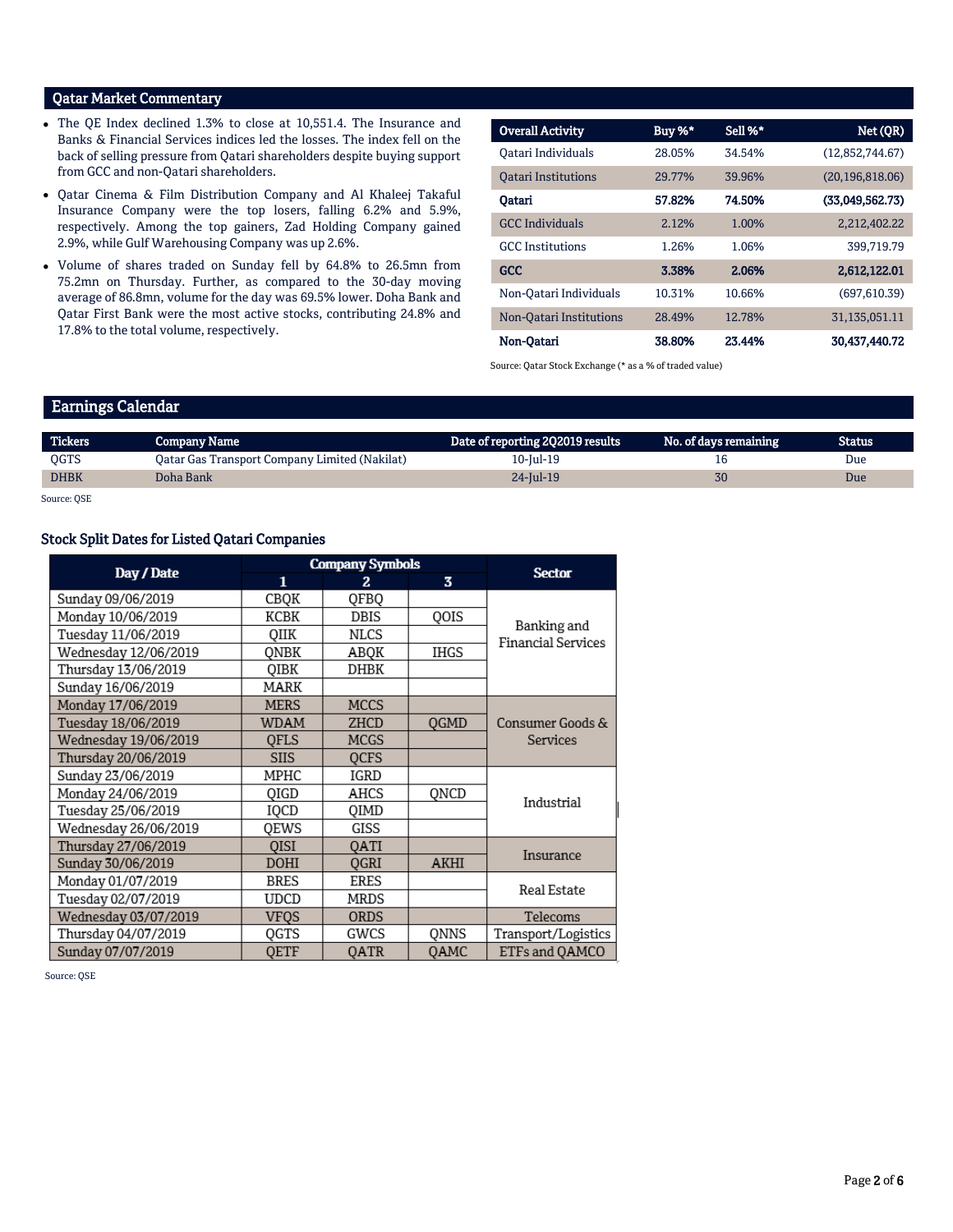# News

### Qatar

- OSE executes share splits for IGRD Qatar Stock Exchange (QSE) announced that the split of shares for Investment Holding Group (IGRD) has been executed, effective from June 24, 2019. The new number of IGRD's shares after the split is 830,000,000 and the adjusted closing price of QR0.558 per share. QSE also sets price limits, (i) Price up limit: QR0.613 and (ii) Price down limit: QR0.503. (QSE)
- QSE executes share splits for MPHC Qatar Stock Exchange (QSE) announced that the split of shares for Mesaieed Petrochemical Holding Company (MPHC) has been executed, effective from June 24, 2019. The new number of MPHC's shares after the split is 12,563,175,000 and the adjusted closing price of QR2.65 per share. QSE also sets price limits, (i) Price up limit: QR2.91 and (ii) Price down limit: QR2.39. (QSE)
- QGTS to disclose 2Q2019 financial statements on July 10 Qatar Gas Transport Company Limited (QGTS) announced its intent to disclose 2Q2019 financial statements for the period ended June 30, 2019, on July 10, 2019. (QSE)
- QFC new strategy is focusing on markets with growth potentials – Qatar Financial Centre (QFC) has put in place a new strategy for 2019 and beyond which focuses on specific markets and sectors that have great potential for future growth. "By focusing on the media, digital, sports and financial services sectors, the latter including an emphasis on Islamic finance and fintech, and new markets such as Kuwait, Oman, Turkey, Pakistan and India, we can ensure the development of our platform, as well as Qatar well into the future," QFC stated in its annual report for 2018. The QFC's New Emerging Belt Initiative (NEBI) – a new economic corridor focusing Kuwait, Oman, India, Pakistan and Turkey with a combined economy of more than \$2.1tn – is the latest step from Qatar in attracting more foreign direct investments and it aims to position Qatar as the most promising hub for firms to set up to operate in and out of Qatar via key strategic alliances. The year 2019 saw QFC ecosystem having a total of 612 licensed firms, which comprised 92 regulated and 520 non-regulated entities. Highlighting that 2018 was a year of remarkable success; it stated the QFC leveraged many significant partnerships with local and international stakeholders to further drive Qatar's economic development in key industries targeted by its new strategy. (Gulf-Times.com)
- QFC emerges as major gateway to Qatari market The year 2018 was another successful year for Qatar Financial Centre (QFC) as it continued to expand and support Qatar's diversification efforts. The platform grew considerably, attracting new firms, forging partnerships and providing valuable services for its members, according to QFC's Chairman and Minister of Finance, HE Ali Shareef Al Emadi. On the occasion of the release of QFC's 2018 Growth Report, the QFC's Chairman said the level of interest in QFC's offering is at a record high and leading firms from around the world are considering it as both their entry point to Qatar's market and as a hub for regional business. He said Qatar's economy is proving its resilience and attractiveness to investors, with the World Economic Forum's 2018 Global Competitiveness Report once again ranking it as the second-most competitive place to do

business in the Middle East region. Business environment reforms enacted in recent years are starting to show a positive impact and this is a context in which QFC registered firms are well placed to thrive. QFC Regulatory Authority signed 21 MoUs with securities regulators in the European Union. A MoU was signed with a leading global provider of legal & business analytics, to support QFC firms. Another MoU was signed with Qatar Foundation to empower entrepreneurs and support education. (Peninsula Qatar)

- SUN360 to set up plant in Qatar's free zones SUN360, one of India's leading solar energy solution providers, is looking at setting up assembly lines in Qatar's free zone areas. The company, which offers innovative and customized solutions for water heating, lighting and an array of solar energy products, is looking forward to manufacture the products in Qatar to supply local markets as well as exports to other countries in the Middle East and Africa region, according to SUN360's CEO, Anish Sousa. The Goa-based company provides energy efficient solutions to commercial entities and residential homes offering huge benefits, including huge savings on electricity bills and environment protection. (Peninsula Qatar)
- Ashghal developing one of the world's smartest ITS solutions Qatar is currently developing an Intelligent Transportation System (ITS) solution which is arguably one of the world's smartest ITS platforms. This will be used in managing the country's roads networks, particularly for the upcoming 2022 FIFA World Cup, David Cronin, who manages the traffic control room at the Public Works Authority (Ashghal), has said. Cronin said, "We have built a massive ITS network and recently started to develop a software solution for autonomous and connected vehicles. We're developing really smart software at the moment and it's a number of companies working together on this system. This will control all the technology on the roads and provide a Qatar app for customers to use in navigating traffic. We're taking the best of the international platforms that are available to us, and we are fusing them together to make a solution for Qatar." (Peninsula Qatar)

#### International

- GECF Secretary-General: Natural gas demand to grow 46% globally by  $2040$  – Natural gas demand was expected to increase at an annual average pace of 1.7%, corresponding to overall growth of 46% by 2040, GECF's Secretary-General, Yury Sentyurin said at the recent 'G20 Ministerial Meeting on Energy Transitions and Global Environment for Sustainable Growth' in Karuizawa, Japan. Most of this demand growth, he said, will come from the Asia-Pacific region, with Europe continuing to be an attractive market for many gas producers. Sentyurin urged the G20 countries to consider the GECF Members as the most reliable energy suppliers to the esteemed consumers and reaffirmed the Forum's intent to participate proactively in the G20 activities. (Gulf-Time.com)
- UK's consumer spending growth in 2019 to be slowest in six years – Britain will see the slowest growth in consumer spending in 2019 in six years, piling even more pressure on retailers, EY ITEM Club forecasted. It stated it expects spending to rise by 1.6% over last year, although that would be faster than an estimated 1.3% growth in the broader UK economy in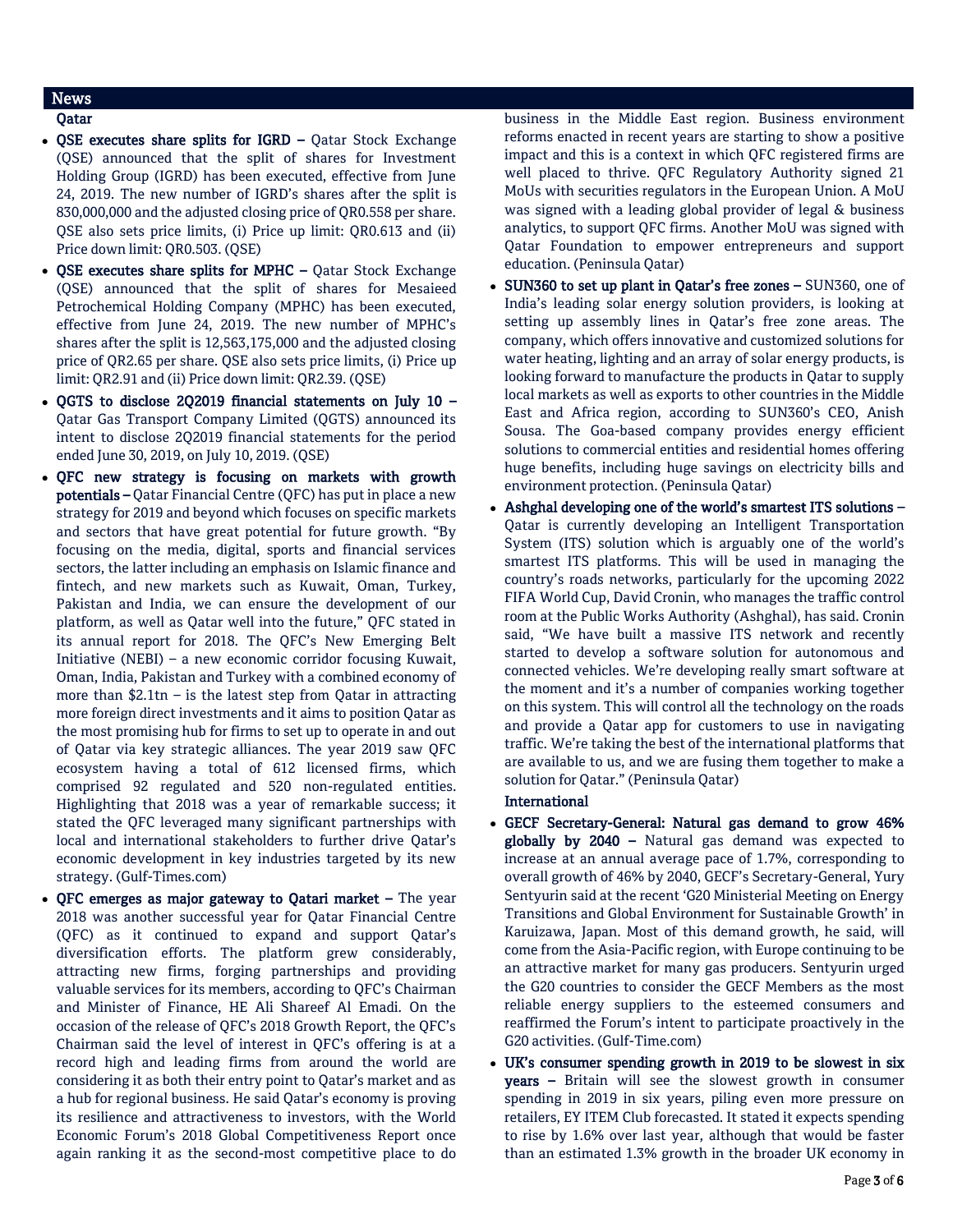2019. Consumer spending benefited from robust employment growth and a strong pick-up in real earnings growth in the second half of 2018 and early 2019 but the outlook was now weaker, the economic forecasting group stated. "The improvement in purchasing power has meant that consumers have been significantly less affected in their spending decisions than businesses by uncertainties over the economy and Brexit," Howard Archer, Chief economic advisor to the EY ITEM Club said. (Reuters)

- Reuters poll: ECB to pacify doves with a cut or easing guidance by end-September  $-$  By the end of September, the European Central Bank (ECB) will either cut its deposit rate or ease its forward guidance further by pledging to keep interest rates lower for longer, according to a majority of economists in a Reuters poll. ECB's President, Mario Draghi in a speech called for additional stimulus in the absence of any improvement in weak growth and tepid inflation, which has languished below the central bank's target of close to 2% since 2013. That brings the ECB in line with many of its major central bank peers who are already easing, or close to doing so. But despite conviction among economists in the June 18-21 poll lining up with the ECB's plan for easing this year, the outlook for growth was lowered and inflation is still not expected to rise to the ECB's target. (Reuters)
- China says US, China should make compromises in trade talks China and the US should be willing to make compromises in trade talks and not insist only on what each side wants, Chinese Vice-Commerce, Minister Wang Shouwen said. Discussions between the Chinese and US trade teams are underway, Wang told a media briefing, without disclosing how or where the talks were taking place. China and the US last week stated they were reviving talks ahead of this week's meeting between presidents Donald Trump and Xi Jinping, cheering financial markets hoping for de-escalation in a trade war that is damaging the global economy. (Reuters)
- China's May gasoline exports fall 42.4% YoY China's gasoline exports fell 42.4% in May from a year earlier and diesel shipments fell 37.8%, customs data showed. Gasoline exports fell to 850,000 tons in May, down from 1.17mn tons in April, data from the General Administration of Customs showed. Diesel exports were at 1.24mn tons, down from 2.6mn tons in April, the data showed. The export declines came even as a fuel glut in China worsened in the second quarter of the year as massive new refining facilities came on line, while demand for fuel, especially gasoline, slowed alongside declining sales of new cars. (Reuters)

#### Regional

 Saudi Arabia and UAE bank's revenues seen pressured by US rate cuts – Saudi Arabia and the UAE banks may have their annual revenue estimates cut by one or two percentage points for every 25 basis point decline in the US interest rates, according to Bloomberg Intelligence. A 25 basis point cut in US rates will pull down the net interest margin at banks by about 6 basis points, Analyst, Edmond Christou said in a report. The margin is the difference between what a bank earns on assets such as loans and what it pays out on liabilities such as deposits. Currencies in Saudi Arabia and the UAE are pegged to the Dollar, and the two countries usually follow interest-rate

changes made by the US Federal Reserve. The market is pricing in about a 75 basis point reduction in the US rates by year-end, data compiled by Bloomberg showed. (Bloomberg)

- Oil revives as deflation concerns weigh on Gulf economies Amid concerns of deflation weighing on Gulf economies, oil prices have revived this quarter. The rebound in oil prices was due to the OPEC's strong compliance with production cuts, PwC's Middle East Economy Watch noted. Senior Economist at PwC Middle East, Richard Boxshall said that "our analysis shows that oil prices rebounded during the few months of 2019 as a result of strong compliance with production cuts by OPEC. Meanwhile, GDP data for the end of 2018 and lead indicators such as PMIs in early 2019 indicate a broadly positive economic trajectory, albeit not universally. One area of concern is the onset of deflation in the GCC. The region's three largest economies were all experiencing deep deflation as of February, with some fears over whether it may be sustained. (Peninsula Qatar)
- Energy on the agenda when Saudi Arabian Crown Prince visits South Korea this week – Saudi Arabian Crown Prince, Mohammed bin Salman plans to visit South Korea this week as the two countries seek to bolster economic ties, officials in Seoul said. The two-day visit will be the first by an heir to the throne of the world's largest oil exporter since 1998. The Crown Prince, Saudi Arabia's de facto ruler and defense minister, will meet South Korean President, Moon Jae-in, Moon's office said. "The two sides will sign a series of agreements to promote cooperation on areas including energy and public service," a South Korean official told Reuters. (Reuters)
- Zain Saudi abandons plan to sell towers to IHS Holding Zain Saudi, also known as Mobile Telecommunications Co. Saudi Arabia, has abandoned a plan to sell its towers to IHS Holding, according to a statement. IHS Holding did not meet the regulatory requirements. (Bloomberg)
- Nadec abandons plans to buy Danone's local unit National Agricultural Development Co. (Nadec) part owned by Saudi Arabia's sovereign wealth fund, abandoned plans to acquire Danone local venture, a deal that would have created one of the Kingdom's largest dairy producers. Nadec terminated an agreement to buy privately-held Al Safi Danone Co. from Al Safi Holding Co. as changes to market dynamics meant the deal as previously contemplated is no longer in their best interests, it stated. The company stated in March 2018 that it will fund the acquisition through a \$143mn capital increase. (Bloomberg)
- CBUAE says GDP growth in first quarter of 2019 was 2.2% YoY – The Central Bank of the UAE (CBUAE) stated that the country's GDP grew 2.2% in the first quarter of 2019 from a year earlier, state news agency WAM reported. The UAE's non-oil economy grew 1.6% in the first quarter of the year compared to the same period in 2018, CBUAE stated. The UAE has revised downwards its expectations for economic growth in 2019, to 2% this year from 3.5% earlier, CBUAE had stated in May. (Reuters)
- CBUAE focuses on real estate in anti-money laundering efforts – The Central Bank of the UAE (CBUAE) is focusing on the real estate sector as part of its work to combat money laundering in the country, an official said. The UAE has been tightening its financial regulations to fight the perception among some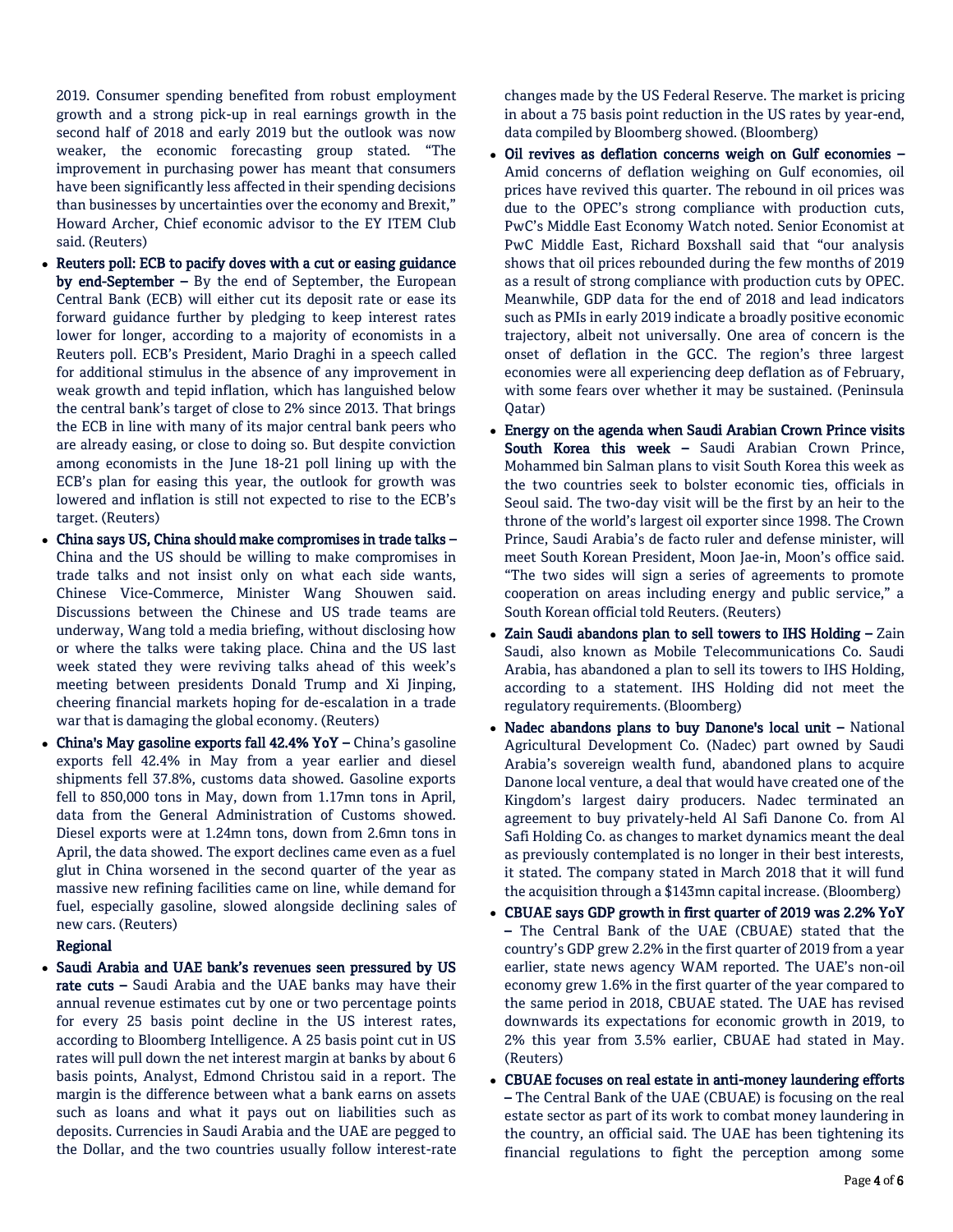foreign investors that it is a hot spot for illicit funds due to its free trade zones and geographic proximity to Iran. CBUAE stated that it will use a new anti-money laundering reporting platform starting from the end of June to identify illicit transactions more effectively. "Real estate is one of the areas we're focusing on," Acting Head of the bank's Financial Intelligence Unit, Ali Faisal Ba'Alawi told Reuters. A global money laundering watchdog, the Financial Action Task Force (FATF), is expected to start an evaluation of the UAE's efforts in fighting illicit money flows in July, he said. "The UAE has gone through a lot of changes, a lot of laws have been issued to be in line with international best practices," he said. "The outcome of the (FATF) assessment depends on what areas they will look at, but the country has the opportunity to showcase what efforts have been put in place." (Reuters)

- Sharjah Islamic Bank eyes double-digit loan growth, up to \$500mn – Sharjah Islamic Bank (SIB), which will conclude in London today, a series of investor meetings ahead of an Islamic Dollar bond sale, is targeting double-digit loan growth this year, a bank's executive told Reuters. The lender is looking to raise up to \$500mn with its planned debt sale, which will boost its Tier 1 core capital and total capital ratios, said Ahmed Saad, deputy chief executive. "At present, the SIB's core capital is not only strong but is way above the Central Bank of the UAE's (CBUAE) requirements. We are looking to strengthen our capital for future growth opportunities." SIB had total assets of \$12.2bn as of the end of last year. Its financing facilities rose to over AED24.1bn compared to AED21.7bn in 2017, an increase of 11%. (Reuters)
- Kuwait Bourse Chief sees \$2.8bn of inflows on MSCI upgrade MSCI Inc. will probably upgrade Kuwaiti equities to its main emerging-market index this week, which could trigger \$2.8bn of inflows from passive funds, according to the Head of the nation's stock exchange. "We have ticked all the boxes that are required by MSCI," the acting CEO of Boursa Kuwait, Mohammad Al-Osaimi, said. "We have also offered international investors additional services and products they were looking for and some changes in bylaws they requested. We have touched base with them on our road shows. We saw a comfortable response." The New York-based index compiler, whose emerging-market group of indexes has about \$1.8tn of assets tied to it, will announce on June 25 whether it's lifting the country from its current frontier classification. This is significant for the small Gulf nation and its \$98bn stock market, which is similar in size to those of Ireland and New Zealand. Local authorities have been trying to modernize trading infrastructure and attract foreign investors in the past few years. The exchange was upgraded by FTSE Russell less than one year ago. Kuwait's reforms include segregating stocks based on size and liquidity and separating shares that hardly trade in comparison to the biggest, most liquid names, which are primarily banks. Aiming to lure active fund managers that would look beyond the benchmarks, Al-Osaimi said that the bourse is working with the markets regulator to ensure companies trading in the premier market have investorrelations departments. It may be made obligatory by next year, he said. (Bloomberg)
- Oman's May consumer prices rises 0.22% YoY and 0.17% MoM – National Centre for Statistics & Information in Muscat published Oman's consumer price indices for May which showed that consumer prices rose 0.22% YoY and 0.17% MoM. Prices for food and non-alcoholic beverages fell 0.22%. Price index for transportation grew 1.21%. (Bloomberg)
- Oman's oil exports rise to 0.803mn bpd in May Oman's Oil exports rose 0.6% to 0.803mn bpd in May from 0.798mn bpd in April, according to data published by National Center for Statistics & Information. From January through May oil exports to Japan grew by 75% to 9.039mn barrels as compared to 5.161mn in the same period a year ago. (Bloomberg)